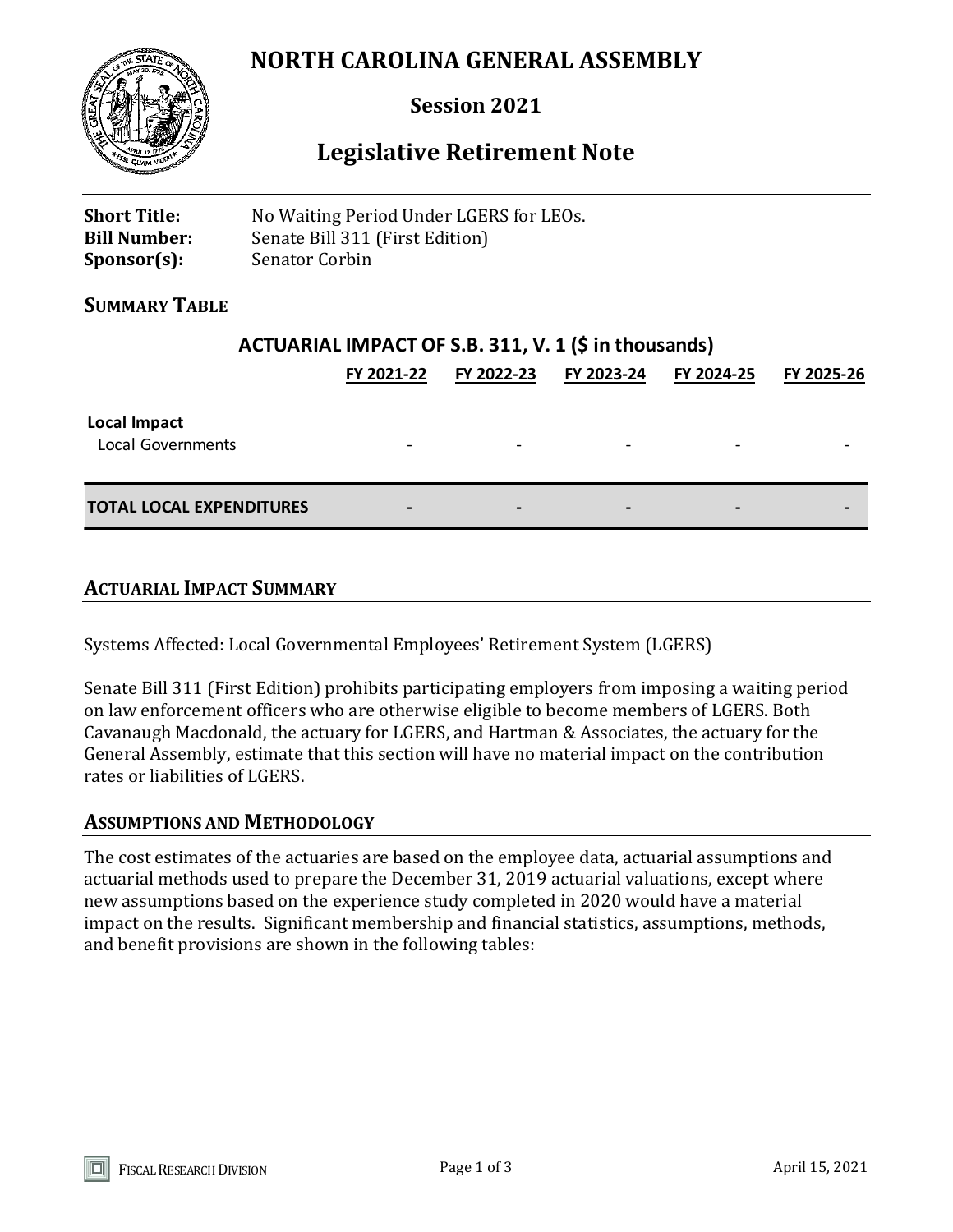| Membership Statistics (as of $12/31/2019$ unless otherwise noted, M = millions) |          |  |
|---------------------------------------------------------------------------------|----------|--|
|                                                                                 | LGERS    |  |
| <b>Active Members</b>                                                           |          |  |
| Count                                                                           | 132,058  |  |
| <b>Valuation Compensation (Total)</b>                                           | \$7,066M |  |
| Average Age                                                                     | 44       |  |
| <b>Average Service</b>                                                          | 9.9      |  |
| <b>Inactive Members</b>                                                         |          |  |
| Count                                                                           | 79,588   |  |
| <b>Retired Members</b>                                                          |          |  |
| Count                                                                           | 75,002   |  |
| <b>Annual Benefits</b>                                                          | \$1,479M |  |
| Average Age                                                                     | 69       |  |
| New Retirees During 2020                                                        | 4,300    |  |

| Financial Statistics (as of $12/31/2019$ unless otherwise noted, M = millions)                                                                 |               |  |
|------------------------------------------------------------------------------------------------------------------------------------------------|---------------|--|
|                                                                                                                                                | <b>LGERS</b>  |  |
| Accrued Liability (AL)                                                                                                                         | \$30,701M     |  |
| <b>Actuarial Value of Assets (AVA)</b>                                                                                                         | \$27,435M     |  |
| Market Value of Assets (MVA)                                                                                                                   | \$28,225M     |  |
| Unfunded Accrued Liability (AL - AVA)                                                                                                          | \$3,266M      |  |
| Funded Status (AVA / AL)                                                                                                                       | 89%           |  |
| Required Employer Contribution for FY 2021-22 (as % of pay)                                                                                    | 11.35%        |  |
|                                                                                                                                                | $non-LEO$     |  |
| Salary Increase Assumption (includes 3.50% inflation and                                                                                       | 3.50% - 7.75% |  |
| productivity)                                                                                                                                  |               |  |
| Assumed Rate of Investment Return: 7.00%                                                                                                       |               |  |
| Cost Method: Entry Age Normal                                                                                                                  |               |  |
| Amortization: 12 year, closed, flat dollar                                                                                                     |               |  |
| Demographic assumptions based on 2010-2014 experience, RP-2014 mortality,<br>and projection of future mortality improvement with scale MP-2015 |               |  |

| <b>Benefit Provisions</b>              |                   |
|----------------------------------------|-------------------|
|                                        | LGERS             |
| Formula                                | 1.85% x Service   |
|                                        | x 4 Year Avg Pay  |
| Unreduced retirement age/service       | Any/30; $60/25$ ; |
|                                        | 65 (55 for LEO)/5 |
| Employee contribution (as $\%$ of pay) | 6%                |

Further detailed information concerning these assumptions and methods is shown in the actuary's report, which is available upon request from the Fiscal Research Division.